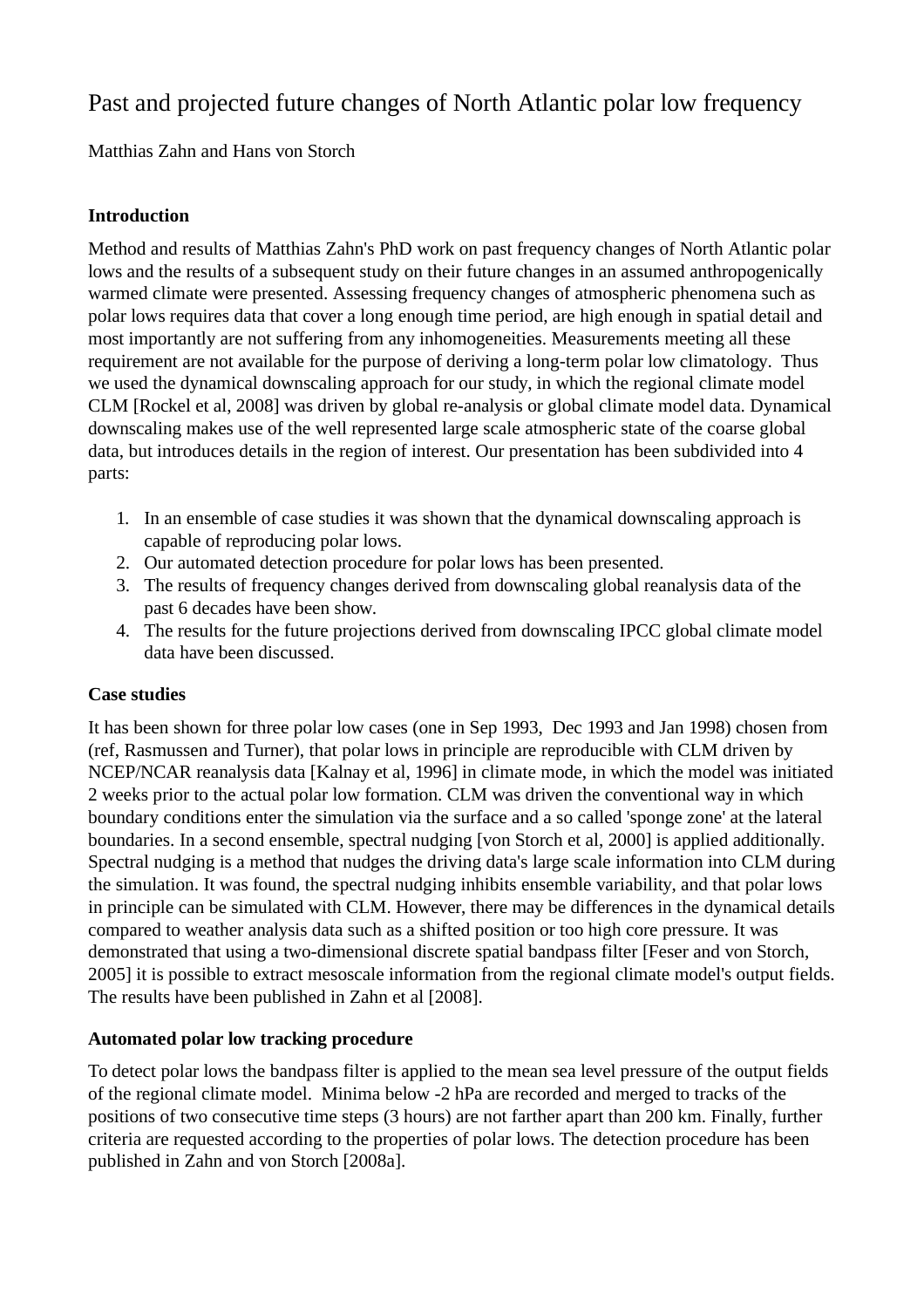#### **Past polar low activity**

For the period 1948 through 2006 global NCEP/NCAR reanalysis data have been dynamical downscaled with spectral nudging applied and polar lows have been detected in the output data. It has been shown that the tracks of the three polar lows discussed in the case studies could be reproduced and tracked even after a simulation time of more than 40 years.

On average a number of 56 polar low cases was counted per polar low season (PLS, Fig.1), which is defined as the time lasting from July the one year through June the next. This number reveals large year to year variability, but remains on a similar level over the investigated 6 decades. We thus conclude there has been no systematic change in polar low frequency. These results have been published in Zahn and von Storch [2008b].

Comparison with limited observational evidence of polar lows reveals similar statistical properties such as same peak years and annual cycles. Also the spatial properties of 2 major an one minor region of more pronounced polar low genesis are similar to a previous study [Bracegirdle and Gray, 2008].

## **Projected future polar low activity**

Applying the tracking algorithm to the 4 downscaled IPCC-scenarios reveals a dramatic decrease to only half as many polar low cases per PLS towards the projected end of the 21<sup>st</sup> century (Fig.2, left hand side). This decrease is more pronounced, the stronger the increase of Greenhouse Gases and thus the temperature rise is assumed. The decrease in polar low frequency is associated with a mean increase in vertically stable atmospheric conditions as expressed by the vertical temperature gradient between the sea surface and the temperature at the 500 hPa level (Fig2, right handside). This signal of higher vertical stability over the ocean is found consistently across a set of various IPCC global models. Another remarkable feature found is the high inter-model bias of up more than 4 K. In the future the polar low genesis regions are projected to move northwards over the North Atlantic. An above average decrease of polar lows in the region between Iceland and Greenland contributes to this average shift northwards, but also new development regions in the north, which are covered by ice in the 20<sup>th</sup> century but frequently open in the projected 21<sup>st</sup> century winters. These results are published in Zahn and von Storch [2010]. An article summarising these results is currently in press [Zahn and von Storch, 2012].

#### **References**

- 1. Bracegirdle, T. & Gray, S., (2008), An objective climatology of the dynamical forcing of polar lows in the Nordic seas. Int. J. Climatol. 28, 1903–1919
- 2. Feser, F. & von Storch, H., (2005), A spatial two-dimensional discrete filter for limited-area-model evaluation purposes. Mon. Weath. Rev. 133, 1774–1786
- 3. Kalnay, E. *et al., (1996),* The NCEP/NCAR 40-year reanalysis project. Bull. Am. Meteorol. Soc. 77, 437–471
- 4. Rockel, B., Will, A. & Hense, A., (2008), The regional climate model COSMO-CLM (CCLM). Meteorol. Z. 17, 347–348
- 5. von Storch, H., Langenberg, H. & Feser, F., (2000), A spectral nudging technique for dynamical downscaling purposes. Mon. Wea. Rev. 128, 3664–3673
- 6. Zahn, M., von Storch, H. & Bakan, S., (2008), Climate mode simulation of North Atlantic polar lows in a limited area model. Tellus A 60, 620–631
- 7. Zahn, M. & von Storch, H., (2008a), Tracking polar lows in CLM. Meteorol. Z. 17, 445–453
- 8. Zahn, M. & von Storch, H., (2008b), A long-term climatology of North Atlantic polar lows. Geophys. Res. Lett. 35, L22702
- 9. Zahn, M. and H. von Storch, (2010), Decreased frequency of North Atlantic polar lows associated with future climate warming, Nature, 467, 309-312, doi:10.1038/nature09388
- 10. Zahn, M., and H. von Storch, (2012), Investigation of past and future Polar Low frequency in the North Atlantic. in Sharma, S., A. Bunde, D. Baker, und V. Dimri (Eds.): *Complexity and Extreme Events in Geosciences* AGU Geophysical Monograph Series (in press)